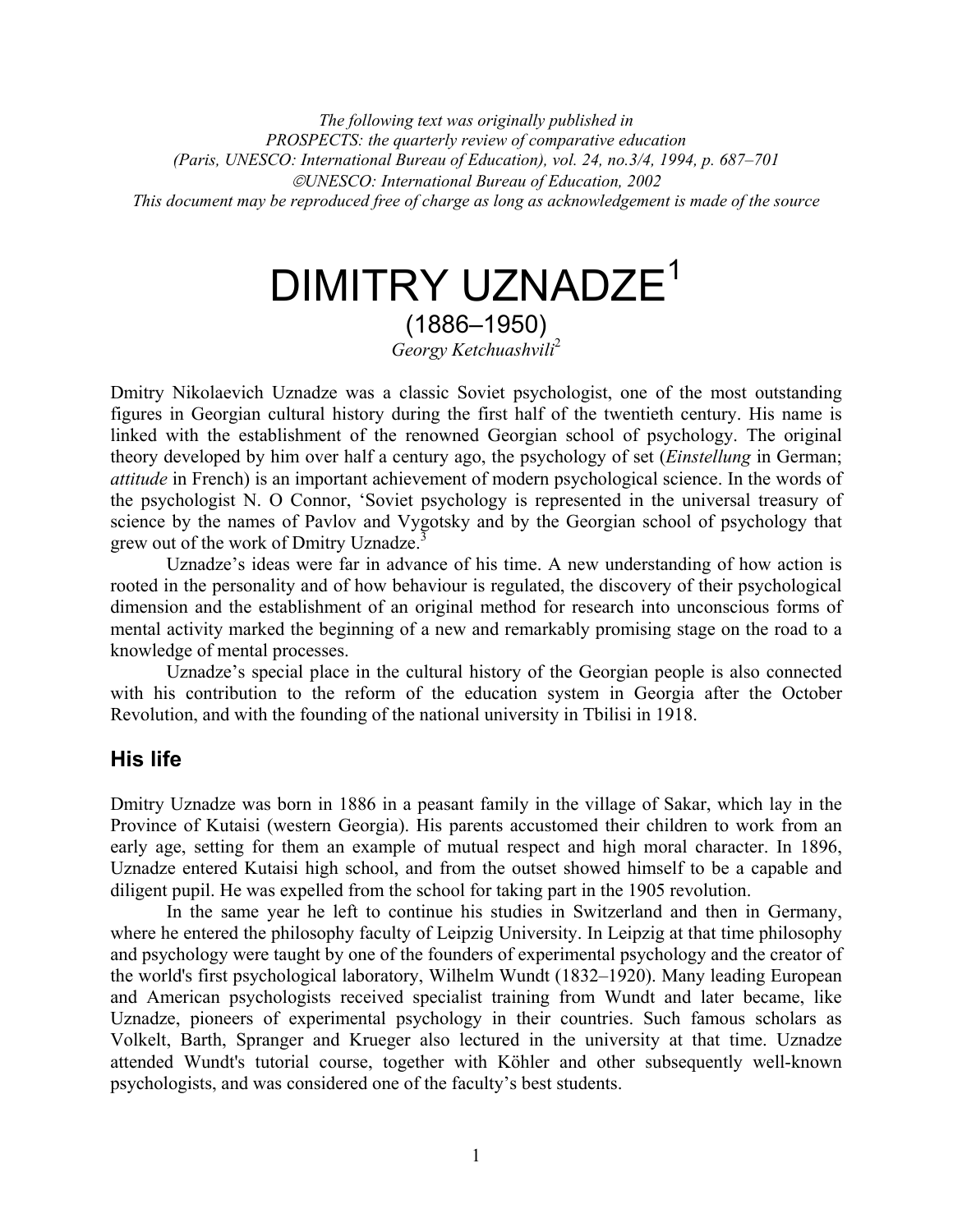It was during his years as a student that he achieved his first success. In 1907, the Academic Council of the Faculty of Philosophy of Leipzig University awarded him a prize as a third-year student for his work on the philosophy of Leibnitz. Uznadze was awarded the title of Doctor of Philosophy at the University of Halle for his dissertation entitled 'Vladimir Solovev: His Epistemology and Metaphysics' (1909).<sup>4</sup>

In 1909 Uznadze returned home.<sup>5</sup> During the years 1909 to 1916 he engaged in productive public, educational and scholarly work in the town of Kutaisi, where he taught history in the local high school for boys, psychology and the history of education in the girls' high school, and psychology and logic in the church secondary school for girls. On his initiative a 'Sinatle' girls' school (*sinatle* means 'light') was set up for the first time in Georgia, with teaching conducted in Georgian and in accordance with educational principles developed by Uznadze himself. As a member of the people's university he also delivered many public lectures at the same time.

Uznadze's educational work at this period of his life is worthy of particular mention. His appointment as headmaster of the 'Sinatle' girls' school in 1915 was due chiefly to his generally recognized authority: by then he was already the author of many articles on educational science, philosophy, aesthetics and art, and of several textbooks on ancient history in Georgian.

The beginnings of the ideas he later developed  $6$  can already be seen in these works, particularly in the 'Introduction to Experimental Pedagogy'.

A new stage in his work began when he took up permanent residence in Tbilisi in 1917. He played an active part in organizing the Georgian national university and establishing the department and laboratory of psychology and education, as well as the Higher Teachers' College. From the outset he delivered the lectures on basic psychology and teacher-education courses at the university.

He would not have been able to carry out his far-reaching plans in the field of psychology if he had not built up a capable academic team. He therefore devoted particular attention to the selection and training of Georgian psychologists. The Soviet Union's first psychology society was formed under his direction by the year 1927.

Uznadze was the author of the first university textbooks and systematic courses in the Georgian language on various branches of psychology. In addition to his aforementioned 'Introduction o Experimental Pedagogy', these works include *The Foundations of Experimental Psychology* (1925); *Paedology* (1933); *General Psychology* (1940); and *Child Psychology* (1947). On his initiative and under his direct supervision psychological research in Georgia also developed in other research institutions specializing in educational science, psychological testing and neuropsychiatry. The work of these scientific centres proved so productive that when the Georgian Academy of Sciences was founded in 1941 all the requirements were already present for the establishment under its auspices of a scientific institute for psychological research. Uznadze became the institute's first director and also the head of the department of psychology of Tbilisi University, holding the two posts until his death on 12 October 1950.

### **His philosophical views**

The content of Uznadze's philosophical research was greatly influenced by the epistemology of the founder of Russian religious idealism, Vladimir Solovev (1853–1900). As E. Kodua, who has carried out research on Uznadze's philosophical works, has pointed out, it is a great deal easier to comprehend Solovev's philosophy today than in its early years: the intervening period has clearly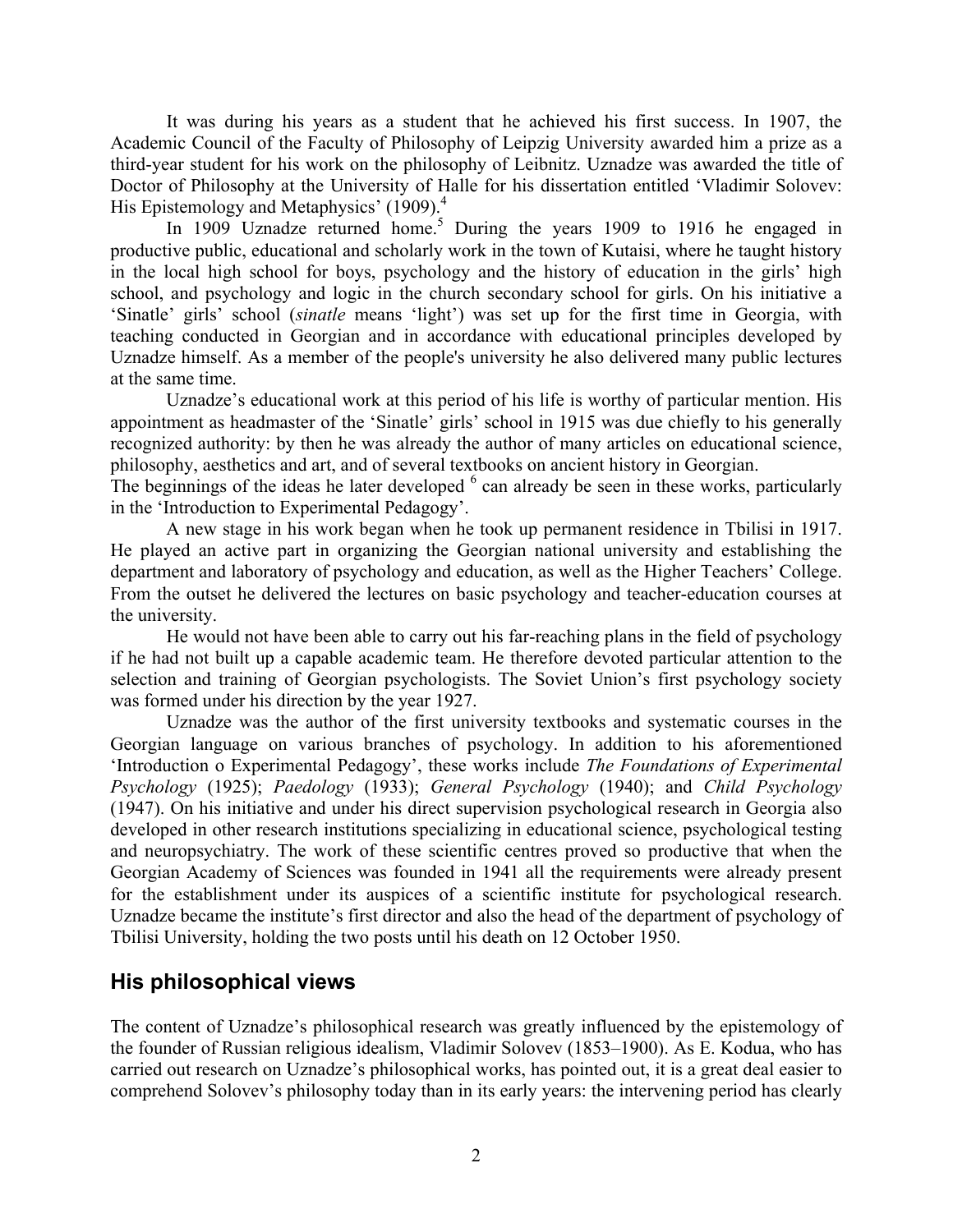highlighted the areas in which Solovev's metaphysics influenced later philosophical systems.<sup>7</sup> The young Uznadze, starting out on his career, correctly gauged its humanistic emphasis. The question of the meaning and purpose of human existence that subsequently became a major theme in his own research runs through all Solovev's philosophical and artistic writings and social commentary, clearly as a result of the influence of Dostoevsky.

In his dissertation on Solovev's philosophical system, Uznadze described the national roots of the former's philosophical creativity and attempted to identify its personal, subjective origins, in the belief that every philosopher weaves his own ego into his teachings and that every doctrine is a portrait of the thinker who originated it. $8$ 

After returning home, Uznadze spent some time continuing to work out problems he had encountered during his research on Solovev's philosophical system. Many of his publications from this period are concerned with the meaning of human life and of the nation as a whole and with the ideas of good and evil, life and death. $9$  In these studies he attempts to identify common ground in such apparently diverse subjects as philosophy and poetry, which converge and meet, in his view, precisely in their treatment of the meaning of existence. The affinity between philosophy and poetry 'were the point of departure for a philosophy of life that later found a sequel in existentialism'.<sup>10</sup> Uznadze's merit was not only to establish a philosophical basis for their affinity but to construct a system of proofs based on poetry, particularly the poetry of the Georgian poets, including Baratashvili and Chavchavadze.<sup>11</sup>

For Uznadze the meaning of existence has as its domain people's actions and socially oriented life—hence his description of humankind's activity in the past as the laying of the first stones in the foundation of the edifice called 'culture'; it was the duty of the present generation to carry on building that edifice. He saw the construction of culture as the principal purpose of *Homo sapiens* and believed that it was chiefly those who dedicated their lives to that common task who remained in the memory of humankind. In his view, the quest for individual happiness and prosperity could not form the real meaning of life. For Uznadze the meaning of existence was to be found on a much higher plane: in culture. Only 'cultural creation' could provide our lives with a meaning.

In defining the meaning of life Uznadze separated its socio-cultural aspect, that is to say the meaning of life of an entire united people or nation, from its 'socio-individual' aspect, which he considered to be the meaning of life for the individual. In the first case, the subject of the meaning of life was a specific nation. The subject in the second case was the individual as a participant in the culture of the people. According to Uznadze the meaning of life for an individual was measured by his or her creative contribution to the transformation and humanization of nature and the establishment of the manufactured world of culture. In this constructive activity he perceived the vocation of *Homo sapiens*, the meaning of life for the individual, and also the meaning of the life of each nation, measured by its contribution to the culture of humankind.

Uznadze linked not only the meaning of life but also the question of death with that of the human vocation. The denial of death and assertion of life acquired meaning through the individual's role as a member of human society and a representative of his or her people. Through unity with that people and by identifying personal interests with those of everybody, the individual realized the meaning of his or her existence and overcame the fear of death. On the basis of that understanding of the meaning of existence, Uznadze condemned all attempts by one people to assimilate another, believing that any such assimilation, and the artificial, enforced intermixing of peoples, ran counter to the meaning of existence both for individuals and for the nation as a whole and was tantamount to destruction of the nation. On the other hand, the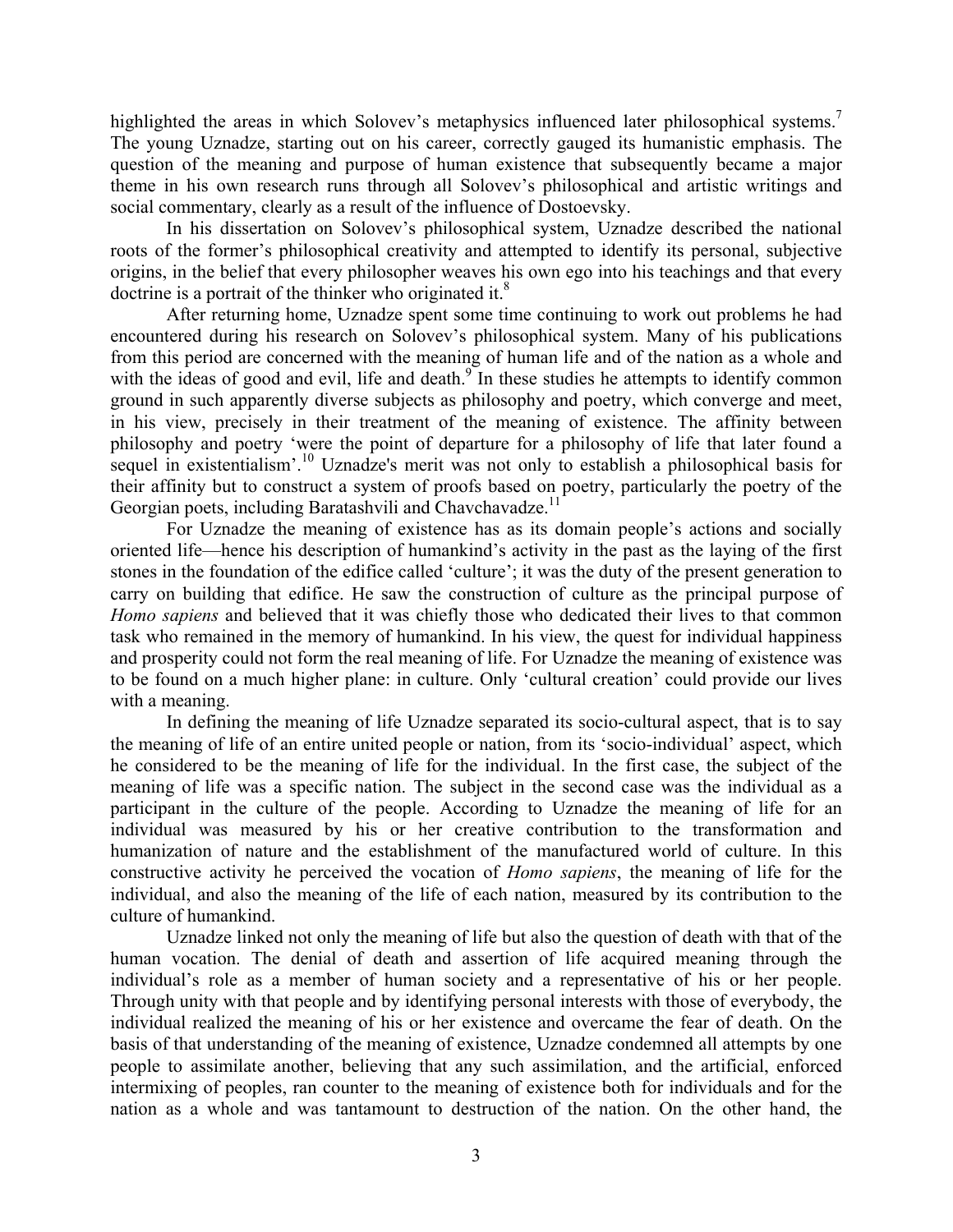meaning of life, which involved the satisfaction of the people's needs, could be realized only on the basis of harmony between different peoples. None the less, when the interests of a people had to be defended the voluntary sacrifice of the individual was fully justified, as that was also one way of realizing the meaning of human existence.

Uznadze devoted a considerable amount of attention in his philosophical discourses to the nature of poetry and art as a whole, believing contemporary poetry to be an expression in artistic images of the philosophical question of the meaning of existence. In his view, the difference between philosophy and art primarily was that the former comprehended truth through logic; the latter through artistic imagery.

He believed that the true philosopher and the true artist were united by suffering and by an insuperable urge to solve the secret challenge of life. What was accomplished in philosophy by logical thought was achieved in art through form, as the outlook of the artist was expressed through form and fulfilled through experience on the basis of instinct and intuition.

Unfortunately, we cannot provide here a fuller exposition of Uznadze's philosophical views on existence and the meaning of life, his understanding of art and the various qualities of existence (fear, death, good, evil, etc.) which, in general, form a reasonably coherent system.

Another area of his philosophical work during this period involved problems bordering on psychology. In his study of Solovev's philosophy he had already drawn attention to the question of the unconscious as one of the first states of consciousness: he looked into this subject in considerably greater depth in his works on the philosophy of Leibnitz and Bergson.<sup>12</sup>

Uznadze's study of Leibnitz's concept of *petites perceptions* and of Bergson's intuitionism and anti-intellectualism, which constituted the essence of his doctrine of the unconscious, was central to the development of the future theory of set. As A.S. Prangishvili, one of his pupils and followers, noted, many major strands of modern psychological science (the psychology of the individual, the genesis of consciousness, the unconscious mind, etc.) were delimited in the course of the critique of philosophical doctrines that was the subject of Uznadze's scholarly research.<sup>13</sup>

### **His views on education**

The humanistic orientation of Uznadze's world view shines through just as brightly in his work as that of a theorist and a practitioner of education. During his period in Kutaisi, his conception of education was formed and put into practice at the 'Sinatle' girls school mentioned above, which was the first school for a century to teach in Georgian. In the report he submitted to the board of the 'Sinatle' society in 1916 he formulated general educational principles for the organization of education.14 Much earlier he had already published a number of educational articles containing an original presentation and discussion of educational questions connected with the development of children in relation to age, as well as his main work on experimental pedagogy  $(1912)^{15}$ 

Uznadze maintained an almost lifelong interest in educational science, and during his stay in Tbilisi this developed into an interest in child and educational psychology. He based his educational work mainly on the ideas and findings derived from critical analysis of the experimental pedagogy prevailing at that time in the West and in Russia. He was attracted principally by the fact that it was 'a system involving only operations based on a detailed knowledge of the child's scientifically demonstrated psychological traits'.16 In his view, experimental pedagogy helped to transform 'strivings of a conscious nature' into part of 'the personal aspirations of the child'.<sup>17</sup>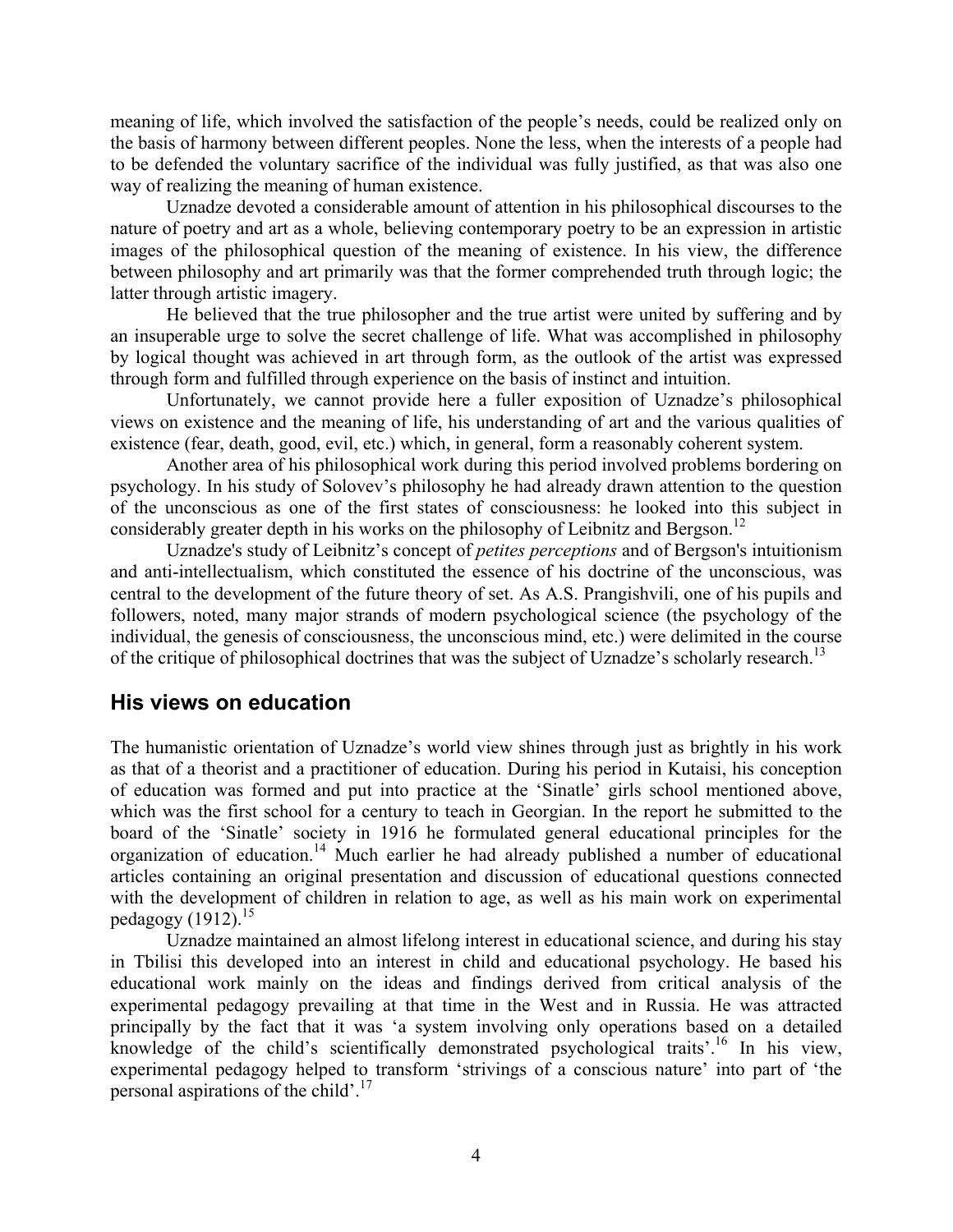Uznadze saw the main task of the 'Sinatle' school as being the organization of optimal conditions for the all-round development of children's capabilities. On the basis of his dominating idea that the creation of culture formed the principal meaning of human life and that the will was the main motive force of creativity, Uznadze took the view that a school's first aim should be to prepare a person for life through the development of his or her will. Schools should help to raise 'active, strong-willed people'.<sup>18</sup>

This insistence on such a targeted approach was undoubtedly new to Georgian pedagogy. And, as the will 'is capable not only of contributing to the enrichment of cultural life but also of being the instrument of its destruction', Uznadze held that the principal task of teaching at school was the inculcation of a 'moral and social will'. For that reason the 'Sinatle' school paid great attention to the inculcation of initiative and boldness and to school self-government (in this Uznadze played a pioneering role in Georgia) as one of the most important means of turning out active pupils with a conscious sense of discipline.

The process of moral education in Uznadze's school was based on the absorption of moral categories through understanding, reinforced by powerful feelings that transformed those categories into a moral force and induced the pupils to act in a given direction. In this connection he attached considerable importance to literature and history and, in the senior classes, to ethics and also physical education; for Uznadze 'there is nothing like physical exercise for strengthening bold and rapid decision-making'.19 He considered basic health education to be the culmination of concern for physical health.

Uznadze assigned to aesthetic education a place of major importance in the formation of the 'ideally educated individual', thus departing from the traditional curriculum, based on intellectual, moral and physical training. Drawing and music were also harnessed to this end, as was literature. There was a girls choir, and needlework was also practised. The school also did not overlook the educational value of play, a form of human behaviour to which Uznadze attached particular importance. It is worth while to restate in this connection that he was the author of an original theory of play based on the concept of 'functional tendency'

In keeping with his educational ides about preparation for real life, Uznadze was a consistent opponent of early specialization, arguing for a fully logical selection of instructional content on the basis of its educational value.<sup>20</sup> Much later on, in his work on forms of behaviour, he was to write that 'school is neither a playground nor a factory where specific works must be turned out by means of human labour and where, consequently, only those who have already developed the force required are selected for work'. We can see clearly in this statement the principles on which the content and methods of schoolwork should be based. When society develops a specific need, for example, when electric machines are required, it accordingly sets about building fully equipped factories and, in the most efficient manner possible, recruits staff to work in them who have been trained to produce those machines. Teaching is a different matter. Its main goal is the development of young people's capabilities, which must therefore be taken into account in determining the content and methods of instruction at any given time. In other words, the latter must be justified in terms of their educational value. Productive work must be organized on the basis of psychological tests, whereas the content and organization of productive instruction must be justified in educational terms. $21$ 

For Uznadze, the acme of educational wisdom resided in the achievement of maximum intellectual and spiritual development for a minimum material outlay. He made a special study of the utility of various disciplines and of their quantitative aspect, defining precisely their educational function and linking the study of each subject to psychological characteristics and particularly age-related thinking patterns. In his view the main purpose of providing instruction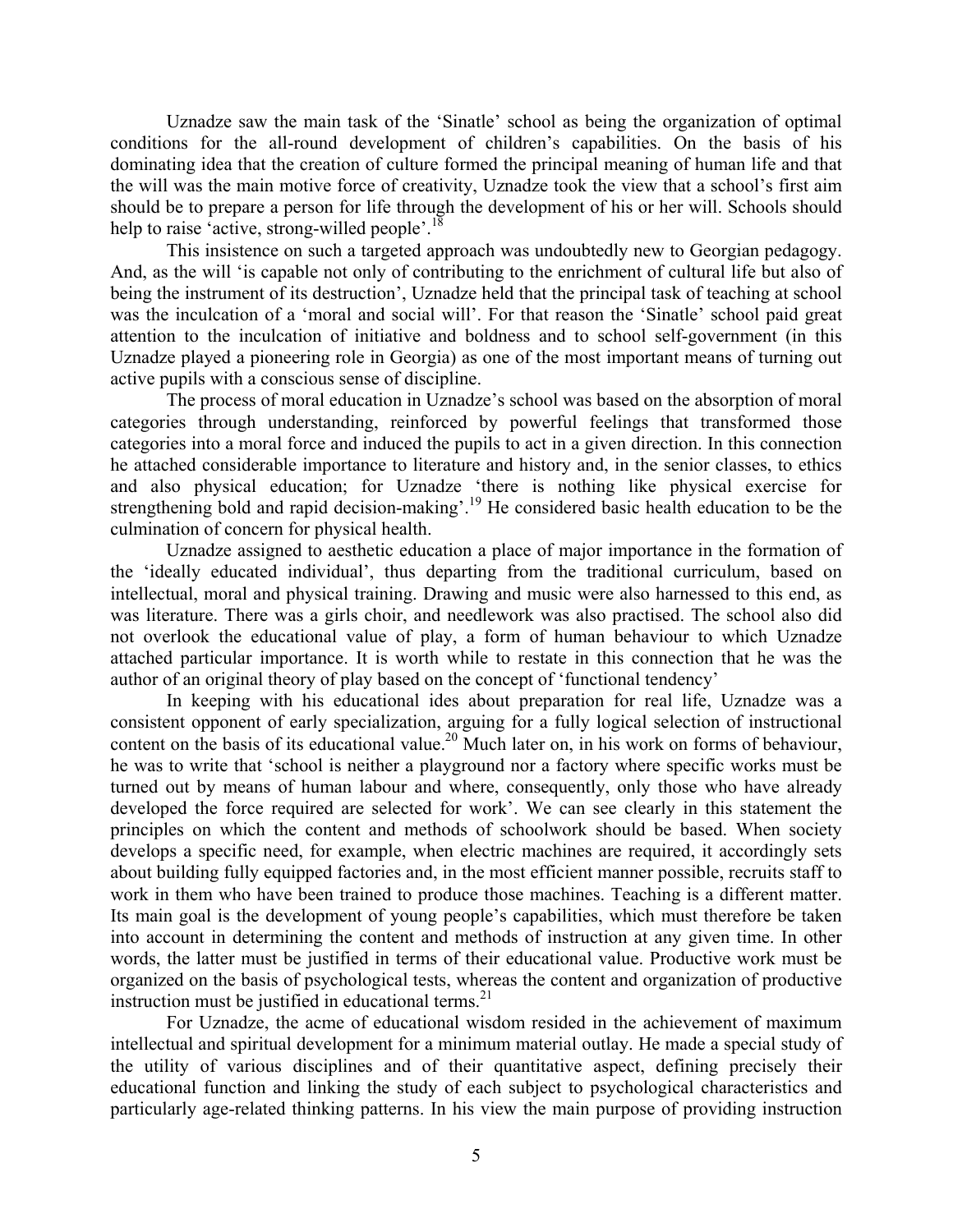was not so much to impart knowledge but rather 'to expand and develop the mind of the child'.<sup>22</sup> Consequently, instruction had to be structured in accordance with thinking processes. In Uznadze's view, one of the most important goals of school education was to teach children to take an independent, creative approach to their studies.

From the outset he embraced the psychological fact that a thought is usually sparked off by the observation of a problem. Later, with the introduction of the concept of *ob'ektivizacija* (objectification) into psychology, he attempted to define more precisely the sources of human thought.

Uznadze's views on the use of visual methods as an educational principle are highly interesting. His concept of 'intense visual methods' involves 'not only a visual acquaintance with the subject but also observation of its workings and its relation to other subjects. Manual work related to the subject matter would be of the greatest possible assistance in achieving this goal.<sup>23</sup>

The rule adopted for tests in the 'Sinatle' school is also worth noting. Its purpose was to develop a habit of critical thinking and independent evaluation 'another innovation for Georgian education of the day. Under this rule pupils were first of all given an opportunity to correct their own mistakes.

The didactic principle of the lasting acquisition of knowledge and skills was related in the school to the psychological principles governing instruction (development of the memory, interest and attention, fatigue, etc.). Under Uznadze, the process of instruction was based on activity and awareness as required by the classical writers on education 'including Comenius, Rousseau, Pestalozzi and Ushinsky' instead of the largely mechanical assimilation and mindless cramming methods of the old school.

Uznadze connected the implementation of educational ideas closely with the conscious creation of an edifying atmosphere in the school. In his view, the teaching staff needed 'to believe firmly that children's hearts and minds should be open to whatever was presented to them. The atmosphere should be founded on trust and love. This is an old truth, but there are major obstacles on the way towards making it a reality.'24

It was an awareness of the need for this sort of atmosphere that led him to reject marking systems, which in his view were always subjective.<sup>25</sup>

'Sinatle' was therefore a new, progressive type of school without precedent in Georgia. The innovation of its founder was that the entire process of education and instruction in the school took account of the psychology of children and progressive teaching experience. It was also geared to the development of an all-round personality.

## **The psychological theory**

Psychology occupied a central position in Uznadze's scientific work during his second period of residence in Tbilisi. His theory of set, with its experimental basis, made a major contribution to the science of psychology. He was also responsible for a number of outstanding studies on the psychology of thought and speech, perception, attention and the will, and for works in the field of differential genetic psychology, the psychology of labour and the psychology of art.

As we have already seen, the origins of the set theory may be discerned in both his philosophical and his educational writings. It was based on a deep analysis of the causes of the crisis in the science of psychology that erupted in the 1920s and on a resolute review of the underlying methodological principles or postulates of classical psychology. As Asmolov wrote,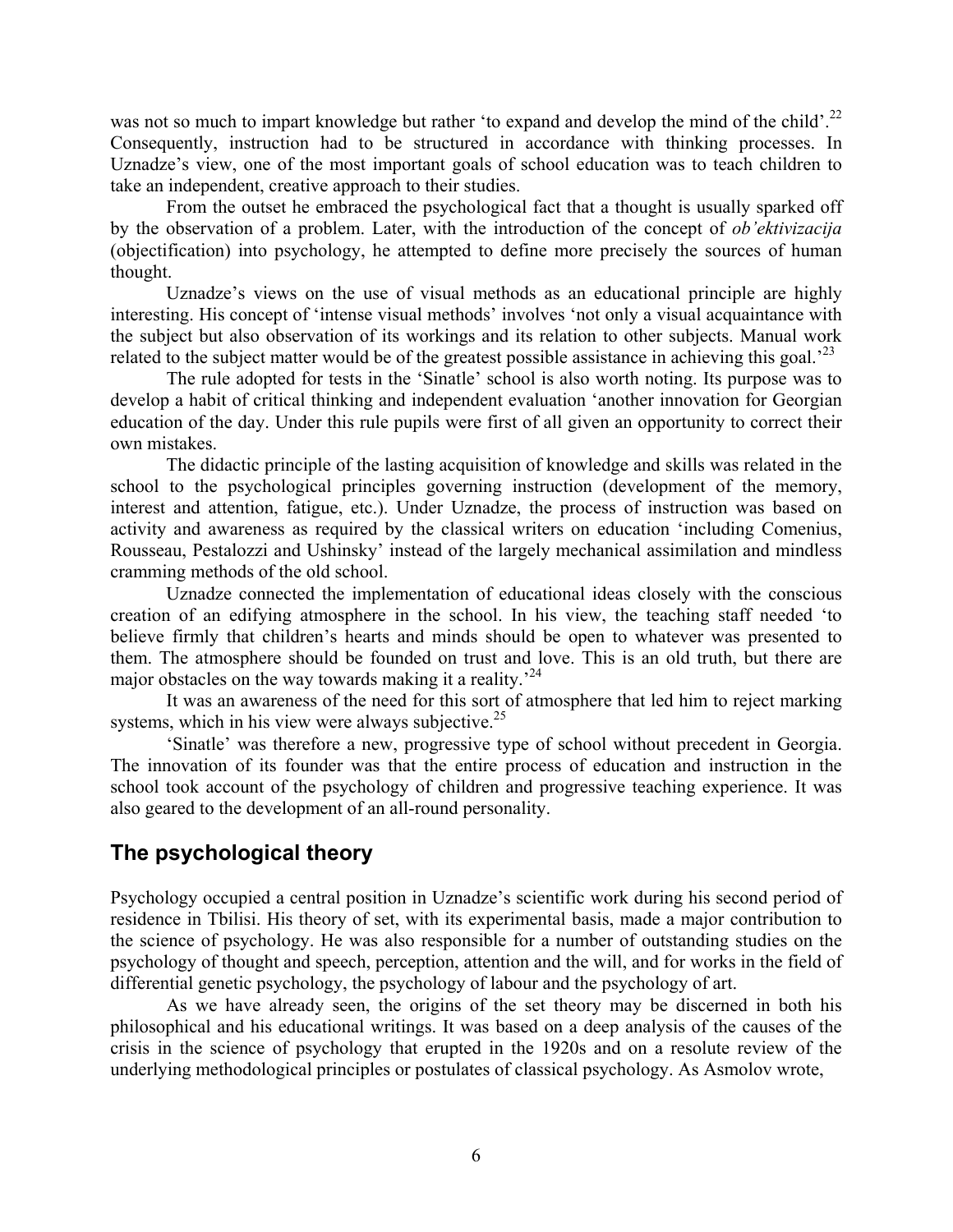Only a review of the very foundations of psychology could eliminate the obstacles in its path…That step was taken by Uznadze, who, after conducting a methodological analysis of the foundations…of psychology, singled out the postulate of immediacy, which was a premise of all traditional psychology.26

Uznadze demonstrated that one of the main reasons for the crisis was the dogmatically held view that mental processes were a form of reality operating purely in accordance with its own internal laws. That view was analogous to the 'principle of closed causality' in the physical world, according to which the cause of a physical phenomenon was to be found in the physical world and interaction between a physical phenomenon and its physical environment required no mediating link. In just the same way classical psychology saw in the psyche alone the first cause of psychological phenomena and all changes in such phenomena. On this model facts testifying to a certain correspondence between psychological and physical processes were also interpreted in the spirit of the principle of immediacy, the physical process being the direct cause of corresponding psychological processes. In psychological terms, this view implied rejection of the real living personality, the subject of action, and identification of the self with consciousness and sometimes, as Freud maintained, with the unconscious.

In this connection, Uznadze wrote that

the question of psychological causality must be answered in such a way that psychology becomes the psychology of the real, living, active person. This means that the concept of the subject must also have its proper place in psychology. It must indeed underpin the entire discipline, together with other equally important concepts. The psychology of abstract functions without a subject must give place to the psychology of the active subject, the operative personality.27

A distinguishing feature of Uznadze's philosophy was his understanding of the object of the mind and, accordingly, of the nature of psychological mechanisms. In his article 'Impersonalia',  $^{28}$ written in 1923, he suggested that the laws of the object determined and controlled the processes of human consciousness: the object 'migrates' as it were into the subject, assuming the latter's state, and organizes the processes of consciousness in accordance with the trans-subjective object. Although empirical evidence in support of this idea was absent at the time, the essential principle underpinning Uznadze''s subsequent theory was really formulated then.

Uznadze discovered the path to the solution of a problem that was of prime importance in psychology 'the relationship between physical and mental processes' in their dialectical unity. In his view an explanation of psychological reality should be sought in the history of the development of the mind rather than in bio-physiological processes (although the mind is also a product of the brain). 'Psychology,' he wrote, 'can fulfil its explanatory mission properly only if research is based on the idea that our consciousness is determined by social and historical factors'.29

The key task of psychology 'to explain psychological reality on the basis of developmental principles' remained unsolved within the traditional framework. It was taken for granted that there could not be an early stage in the development of consciousness. Therefore, the question of which stages preceded consciousness and how the transition to active consciousness occurred was never posed. Uznadze drew particular attention to the development of the mind and also to the stages preceding the emergence of consciousness. As consciousness was the highest form of mental development it had to be preceded by early, preconscious, forms of development. The shared and also the distinctive features of the conscious and the preconscious mind had to be established. Uznadze investigated this question at an operational level. In his view the most basic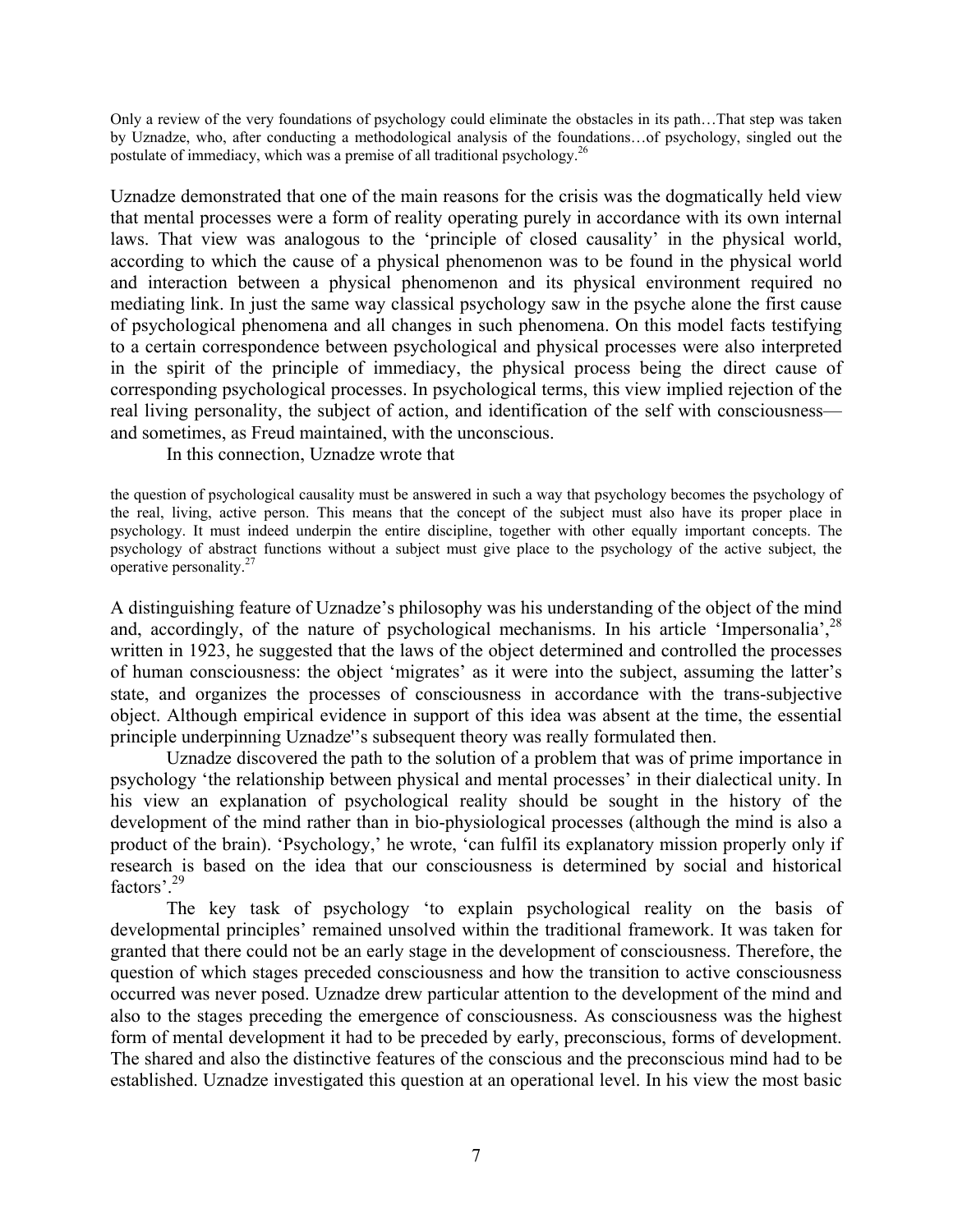feature of the mind was the reflection of reality and the capacity to produce suitable behaviour on the basis of that reality.

Uznadze attempted to identify the psychological mechanism determining the activity of the subject in the initial stage of mental development, at the very time when the mind was formed. He held that any specific activity necessarily presupposed two factors: a subjective factor (need) and an objective factor (a situation in which that need was fulfilled). In every single instance the influence of the object depended on the need of the subject. The object could not in itself explain any specific change it brought about in the subject. In the eloquent words of D.I. Ramishvili, 'The properties of the colour red cannot in themselves explain why it produces the effect of salivation and, in general, a readiness to take food. Only the existence of a need and the history of its formation, of the satisfaction of that need by the subject, enable us to understand a particular reaction'.<sup>30</sup> But a need can explain a specific effect of the object on the subject only because in Uznadze's theory of set the need itself is perceived as the product of the object's influence imprinted many times over.

Thus, in set theory the stimulus that activates a living being is in each and every case a need, but the nature of the activity is determined by the actual situation. The combination of these two factors induces in a living being a general change that is expressed in a readiness to take appropriate action. This state of readiness mobilizes all the subject's capabilities for meeting the challenge before him or her and anticipates the development of a process of activity. This is the set. For Uznadze, the set is a reality that is far removed from any opposition between the subjective and the objective. Uznadze's set mediated the relationship not only between the physical and the psychological but also between psychological processes.

Uznadze's original method based on the artificial inducing of sets provides the opportunity for accurate, objective experimental research on the unconscious state and for study of the set through its role in the process of illusory (erroneous) perception that accompanies its apparition and extinction.

The basic method for research on sets introduced by Uznadze is as follows: a need is engendered in the subject to perform a given task. For example, the subject may be asked to compare two balls placed simultaneously in his or her hand and say which is the larger. The balls are presented several (ten to fifteen) times so that the set or disposition (to identify the big one and the small one) induced on each occasion becomes sufficiently well reinforced (these are setinducing tests), after which 'say the sixteenth time' the original balls of different sizes are replaced by two of identical size, although the subject is still asked to compare their sizes. This test usually reveals that the subject has acquired a fixed set corresponding to the previous tests and now judges one of the two equal-sized balls to be 'larger' or 'smaller'. The set-inducing tests have created a state producing the illusionary perception that equal-sized balls are of different sizes. In Uznadze's view this state is nothing other than a disposition towards a specific activity.

Uznadze and his students discovered many more illusions. It was established, in particular, that the illusory perception of weight considered by scientists for a half a century to be a peripheral phenomenon could actually be explained as being caused by set and was a reflection of the subject's integrated-personality state. Among similar freshly discovered illusory effects were that of volume in the tactile and visual domains, that of pressure, auditory illusion, that of illumination and that of quantity.

In the course of their experimental research Uznadze and his pupils identified a number of characteristics of set. For example, a set established in one domain also manifests itself in other domains. For instance, after set inducing tests requiring subjects to compare large and small rings by touch, they visually perceived equal-sized rings as unequal. Summing up the results of these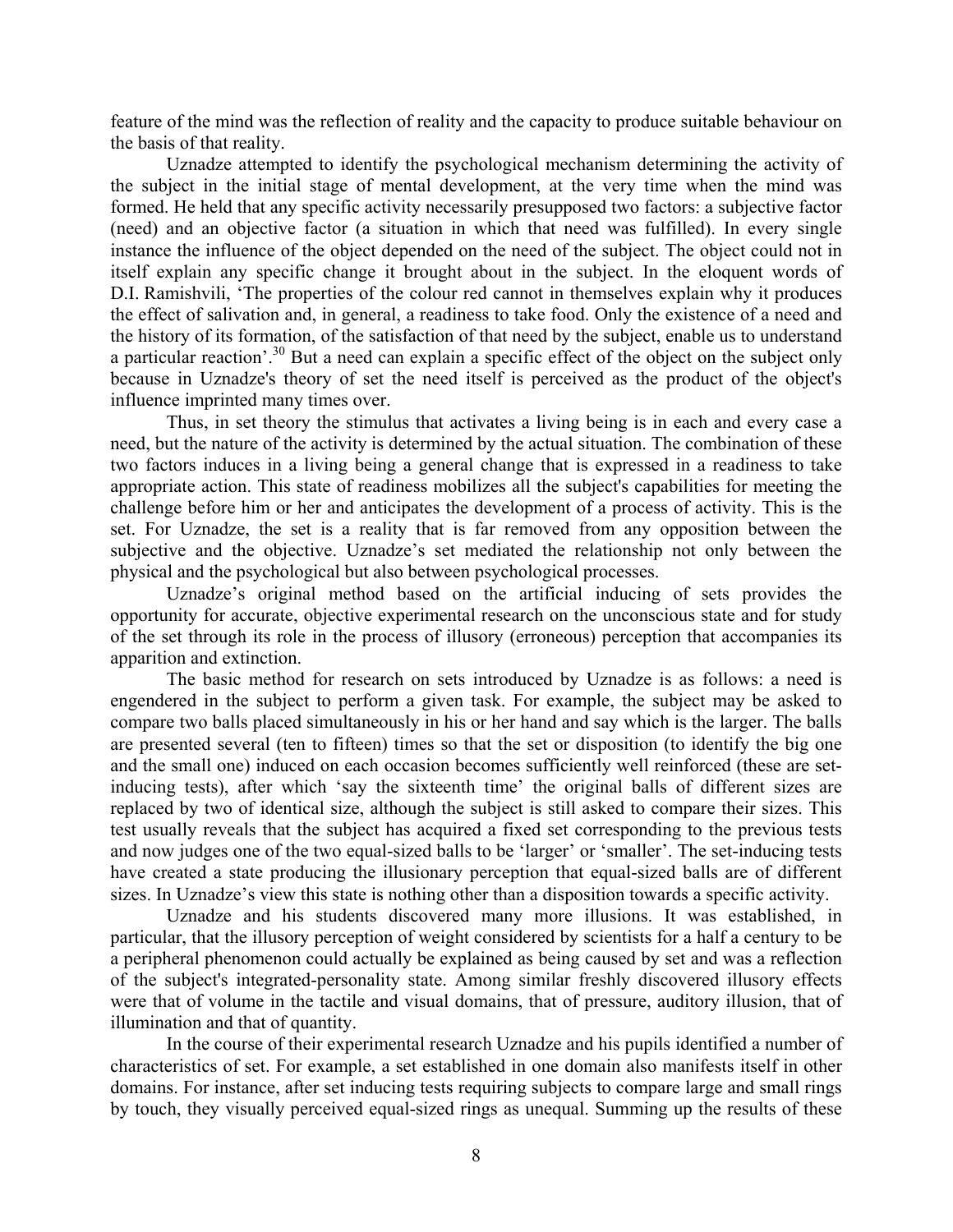experiments, Uznadze wrote: 'We can conclude that a set is not a partial psychological phenomenon but something integral characterizing, as it were, the personal state of the subject'. The set as a disposition to act is consequently an integrated-personality state and not some kind of partial psychological process. This is what distinguishes Uznadze's conception of the set from its treatment in traditional psychology.

Moreover, according to Uznadze's conception, sets are also a characteristic of animals. The ability to react to influences from the external world, chiefly through a set, that is to say 'an integral modification of the subject', is a primary characteristic of an organism: it is the most primitive form of reaction by an organism to the influence of the external environment. But, in animals, sets are much less largely differentiated than in human beings. The fact that the set as an integral dynamic state mediates the animal's reaction to the influence of the external world does not mean, however, that the behaviour of animals and humans may be assigned to the same stage of development or that they are similarly determined. In the 1940s, Uznadze made a special study of the specific features of human behaviour that had social causes. The set theory also proved extremely productive in this context. His identification of the second level of behaviour, the level of 'objectification', which led to a new stage in the development of set theory, belongs to this period.

What is the identifying feature of human action? It resides primarily in the fact that human beings do not act only on impulse like animals but at will, in accordance with their judgement. This specifically human level Uznadze referred to as 'the second level' of the mind, i.e. its higher level. It is reached through a specific act, which Uznadze refers to as 'objectification', whereby the subject singles out an object in the external world. Before reacting to the object the subject perceives it as an object of cognition. He or she normally switches to action at the second level of speech when the smooth process of habitual forms of behaviour at the 'first level', which do not require the participation of the consciousness, runs into difficulties and encounters an obstacle. There may actually be spoken questions ('What's happening?' 'What is it?') or simply astonishment. The subject then becomes aware of switching to the second theoretical level of action, the situation is objectified and the problem identified. He or she objectifies his or her activity, 'mobilizes' himself or herself, and 'prepares' for the next action. The set is established on the basis of objectified content.

Of the fundamental significance of the concept of objectification for theoretical psychology the psychologist K.A. Abul'khanova-Slavskaja wrote the following:

The brilliant revolution in determining relationships brought about by Uznadze in his conception of objectification transferred the determination of action from the needs of the subject's ego to the needs of other people. Linked with this is a particular quality of the subject of the action, which is a methodological starting-point for psychology. Through objectification the action of the subject and the determined nature of his or her action are linked by the needs of other people.<sup>31</sup>

 The intensive research work on the psychology of the personality, carried out by Uznadze's school chiefly in the light of the set concept and objectification, gave rise to a particular system of psychology incorporating not only general and genetic (animal and child) psychology but also differential and pathological set psychology.

In the above-mentioned basic monograph on the psychology of set published in 1966 in the United States of America,  $32 \text{ Uznadze referred}$  in broad terms to three basic personality types: dynamic (balanced, well-adapted people); static (behaviour that is not impulsive but, on the contrary, entirely based on objectification and volition and typified by constant reflection and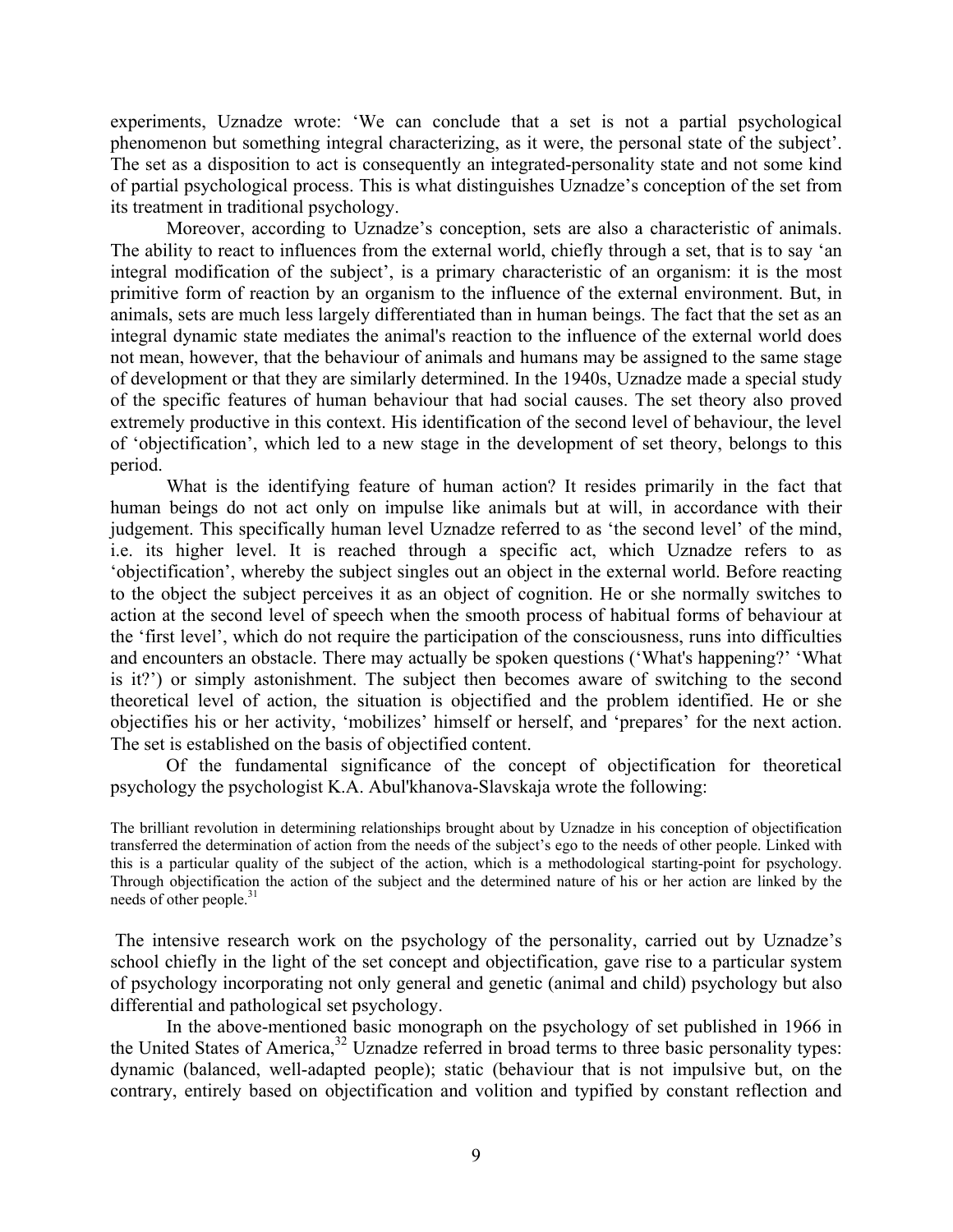uncertainty); and variable (people with strong desires, action-oriented but with a conflictual character structure), consisting of two groups: stable and unstable. He presented experimental data showing the type of set characteristic of each of these categories of individual.<sup>33</sup>

Uznadze's approach to research on the personality as an integrated whole also proved to be of great interest to modern psychology. Luciano Mecacci chose for the epigraph to a study he published in the 1970s the following words by Uznadze:

It is the task of our science especially to consider the psychological analysis of human behaviour and the laws governing it. A view of human psychological activity that sees it as incorporating the activity of the subject as a whole assumes that psychology should investigate primarily the subject, the personality as a whole rather than individual acts of mental activity.<sup>34</sup>

In a whole series of works Uznadze made a fundamental contribution to research on many important questions in psychology. These works include: 'The Psychological Basis of Designation' (1923), which inspired a stream of studies in the USSR and abroad; $35$ 'Understanding Meaning' (1927);<sup>36</sup> 'Conceptualization at the Preschool Age' (1929),<sup>37</sup> which was first published in German; 'Topical Issues and the Theoretical Basis of Occupational Psychology' (1933);<sup>38</sup> 'The Illusion of the Rate of Movement' (1940);<sup>39</sup> 'Forms of Human Behaviour' (1941);<sup>40</sup> 'Objectification' (1948).<sup>41</sup>

Uznadze was also the forefather of applied psychology in Georgia. Several psychologicaltesting laboratories were opened under his direct supervision, as were laboratories for the study of child psychology and educational psychology. This enabled him to develop a conception of the 'periodization' of child development based on an understanding of 'the age environment', an original theory of play, his theory of occupational psychodiagnosis, etc.

Interest in Uznadze's scientific heritage has grown immeasurably in recent times. The effective use of set theory in social psychology,<sup>42</sup> medical psychology,<sup>43</sup> work psychology and ergonomics<sup>44</sup> provide an indication of how productive his ideas have been. The holding of an international symposium in Tbilisi in 1979 on the unconscious was just one further indication of the wide recognition accorded to Uznadze's scientific legacy.45 Today many psychologists both in the Commonwealth of Independent States and abroad (including Hungary, Germany, Canada, United States of America, Japan) are hard at work on issues relating to the psychology of set. After the appearance of a monograph by the prominent Swiss psychologist Jean Piaget concerning experimental research on set, the illusion identified in the visual sphere entered psychological scientific terminology as 'the Uznadze effect'.46

As a genuinely classic legacy, Uznadze's works have not yet been fully explored. In all probability several generations of scientists will be needed to comprehend, study and develop the ideas of the great psychologist.

#### **Notes**

1. This article was first published in *Prospects*, Vol. 21, No. 4, 1991—Ed.

- 2. *Georgy Ketchuashvili (Georgia).* Ph.D. in the psychological sciences in 1971, since when he has been professor and head in the department of Work Psychology and Economics at Tbilisi State University. He has published a large number of works on human information processes, ergopsychology, the psychology of music and the psychology of set. His most recent titles include : *Set as a method of studying fatigue* (In Russian, 1985) ; and *Some factors of set fixation* (in Georgian, 1986).
- 3. N. O'Connor, Editor's introduction in N. O'Connor (ed.), *Present-day Russian Psychology*, Oxford, Pergamon Press, 1966.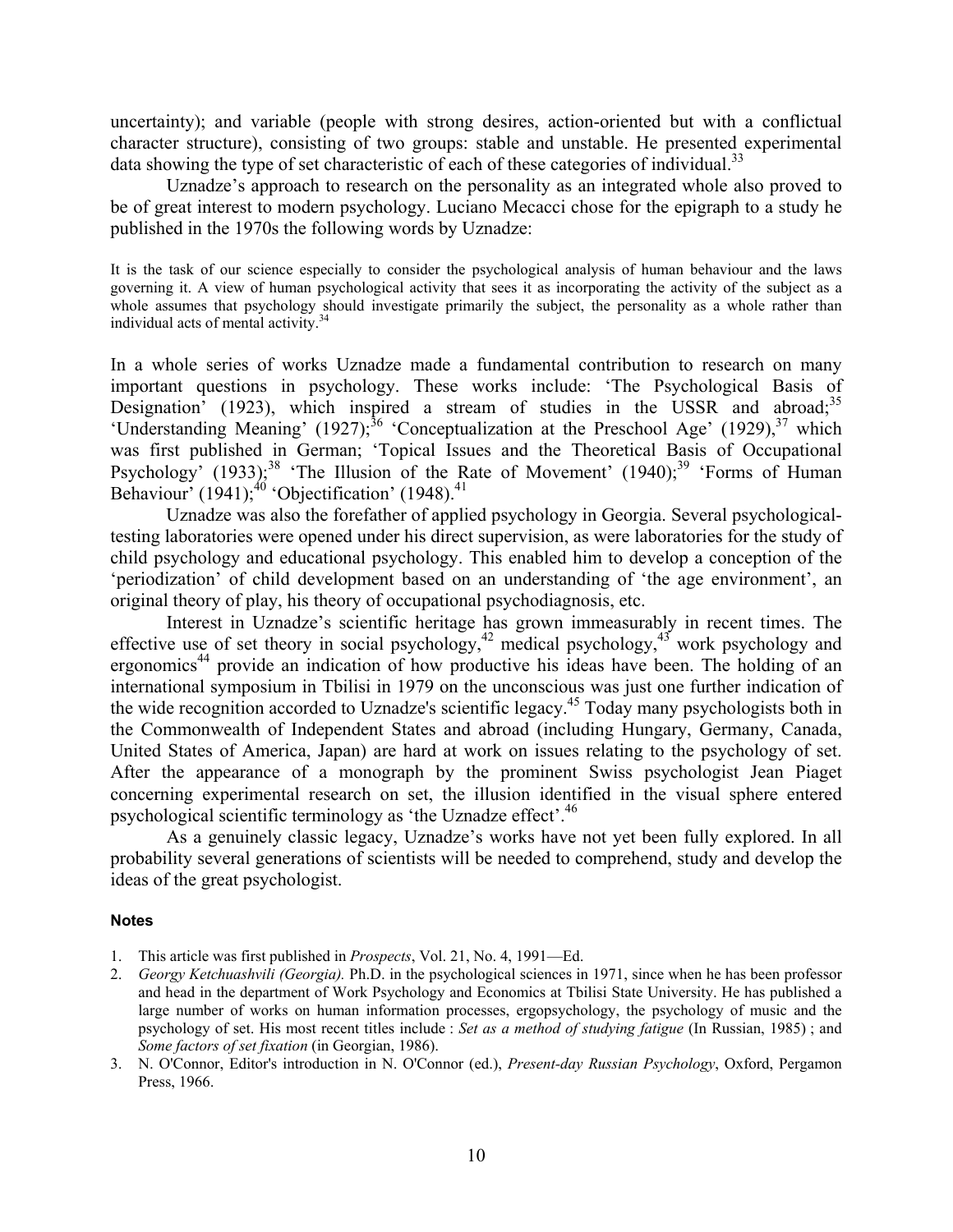- 4. D. Uznadze, 'Wladimir Solowiew: Seine Erkenntnistheorie und Metaphysik' [Vladimir Soloviev: His Epistemology and Metaphysics], Halle, 1909, 168 p. (Doctoral disseration.)
- 5. As foreign university degrees were not officially recognized in Russia at that time, Uznadze took the examinations at the History and Philology Department of Kharkov University in 1910–13 as an external student, gaining a first-level diploma.
- 6. D. Uznadze, 'Celi vospitanija' [The Aims of Education], 'Droeba', Nos. 2, 5, 6, 8, 1910; 'Osnovnaja tragedija vospitanija i eksperimental'naja pedagogika' [The Basic Tragedy of Education and Experimental Pedagogy], *Ganatleba*, 1912, No. 6; 'Vvedenie v eksperimental'nuju pedagogiku' [Introduction to Experimental Pedagogy], *Kutaisi*, 1912, 202 p. (reprinted in: *Antologija pedagogičeskoj mysli Gruzinskoj SSR* [Anthology of Educational Thinking in the Georgian SSR]. Moscow, 1987, p. 314–21.)
- 7. Kodua, Introduction in: D. N. Uznadze, *Philosophical Works*, Tbilisi, 1984, p. 3–75 (in Georgian).
- 8. Ibid.
- 9. D.N. Uznadze, 'Čto takoe teorija poznanija' [What Is Epistemology?], *Sahalho gazeti*, 1910, No. 164; 'filosofskie besedy. I. Smert' [Philosophical Talks. No. 1. Death], *Kolhida*, No. 4, 1911; 'Filosofija vojny' [The Philosophy of War], *Sahalho purceli*, Nos. 148, 149, 150, 153, 155, 1914; 'Nacionalizm i socializm' [Nationalism and Socialism], *Megobari*, 1915, No. 12 et seq.
- 10. Kodua, op. cit.
- 11. 'Motivy liry N. Baratašvili' [Motifs from the Lyre of N. Baratashvili], *Droeba*, Nos. 252/53, 1909; 'Problema otselničestva v 'Otsel'nik' I. Čavčavadze' [Asceticism in 'The Hermit' by I. Chavchavadze], *Sahalho gazeti*, Nos. 483/84, 1991.
- 12. D. N. Uznadze, 'Leibnitz's petites perceptions and Their Place in Psychology', *Izvestija Tiflisskogo universiteta*, No. 1, 1919-20 (in Georgian); *Henri Bergson*, Tiflis, 1920, 29 pp. (in Georgian).
- 13. A. S. Prangishvili, 'Obsčepsihologičeskaja teorija ustanovki' [The General Psychological Theory of Set], *Psihologičeskaja nauka v SSR*, Vol. 2, pp. 126–43, Moscow, 1960.
- 14. D. N. Uznadze, 'Osnovy organizacii srednej školy' [Fundamentals of Secondary-School Organization], in *Antologija ...*, op. cit., p. 329–33.
- 15. Uznadze, 'Vvedenie v eksperimental'nuju pedagogiku', op. cit.
- 16. Uznadze, 'Osnovnaja tragedija…,' op. cit.
- 17. Ibid.
- 18. Uznadze, 'Osnovy organizacii…', op. cit.
- 19. D.N. Uznadze, 'Otcet o dejatel'nosti zemskoj školy obsčestva 'Sinatle za 1915/16 učebnyj god [Report on the Activities of the 'Sinatle' Society's Girls' School for the School Year 1915/16], in A*ntologija…*, op. cit., p. 333– 37.
- 20. Ibid.
- 21. D.N. Uznadze, 'Formy povedenija čeloveka' [Forms of Human Behaviour], in *Psihologičeskie issledovanija* [Psychological Research], Moscow, 1966, p. 328–65.
- 22. Uznadze, 'Otcet …', op. cit., p. 334.
- 23. Ibid.
- 24. Ibid.
- 25. We find this principle being revived, for example, in the school of the contemporary Georgian educationist S. Amonashvili.
- 26. A. G. Asmolov, *Dejatel'nost' i ustanovka* [Action and Set], p. 16–17, Moscow, 1979.
- 27. D. N. Uznadze, 'Psihologija i pedagogika' [Psychology and Pedagogy], in *Antologija…*, op. cit.
- 28. D. N. Uznadze, 'Impersonalia', *Cveni mecnierba*, No. 1, 1923.
- 29. D. N. Uznadze, 'Eksperimental'nye osnovy psihologii ustanovki' [Experimental Bases of the Psychology of Set], in *Psihologičeskie issledovanija,* op. cit.
- 30. As cited by Uznadze in ibid., p. 24.
- 31. K. A. Abul'khanova-Slavskaja, 'Kategorija ob'ektivacii v teorii ustanovki' [The Category of Objectification in the Theory of Set], in *Dmitrij Nikolaevic Uznadze-klassik sovetskoj psihologii* [Dimitry Nikolaevich Uznadze: A Classic Soviet Psychologist], p. 6–15, Tbilisi, 1986.
- 32. D. N. Uznadze, *The Psychology of Set*, New York, Plenum, 1966.
- 33. D. N. Uznadze, Eksperimental'nye osnovy …, op. cit., p. 277–91.
- 34. Ibid.
- 35. D.N. Uznadze, Psihologieskie osnovy naimenovanija [The Psychological Basis of Designation], in *Psihologičeskie issledovanija*, op. cit., p. 5–26; *Psychologische Forschung* [Psychological Research], Vol. 5, Nos. 1–2, 1924.